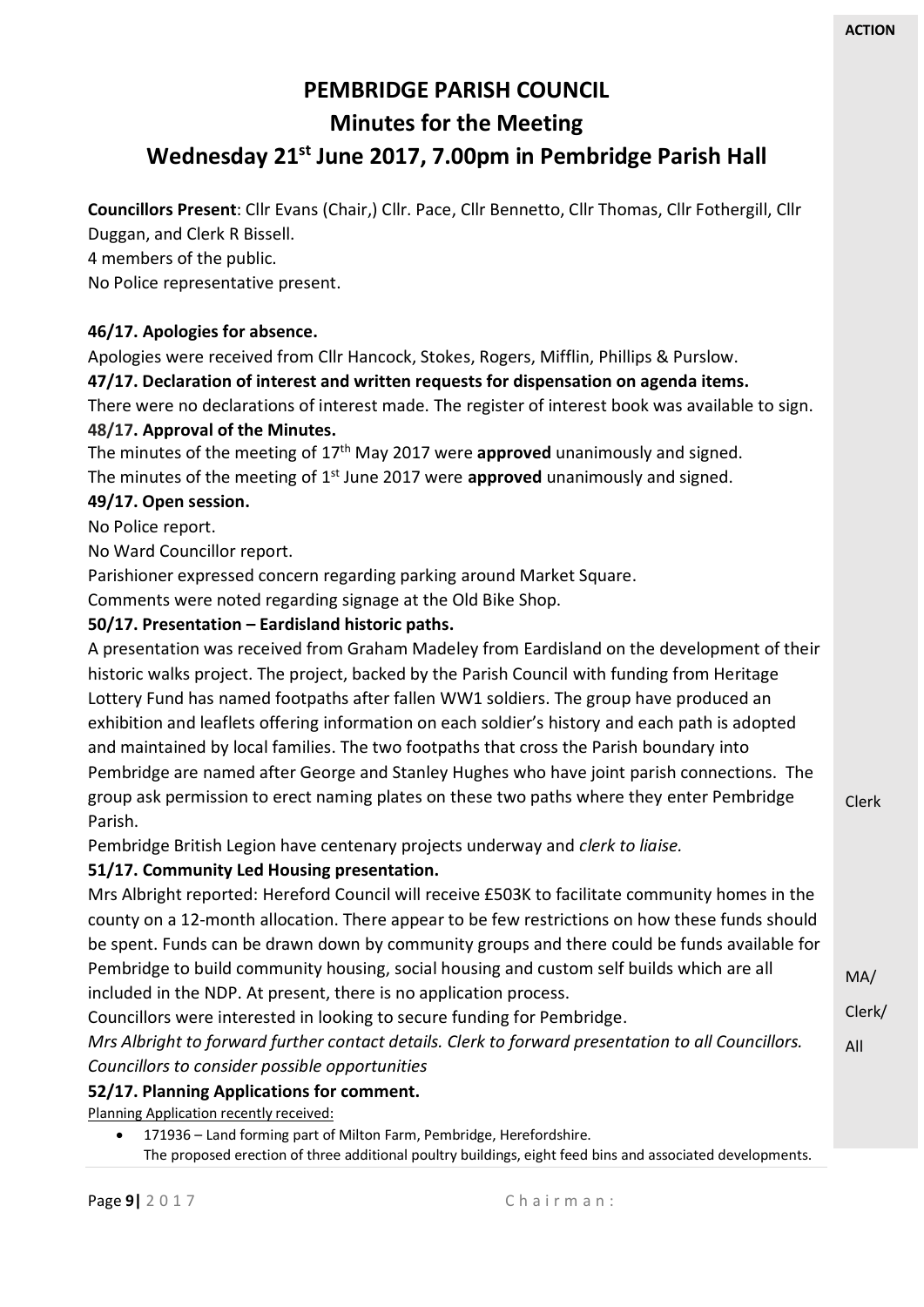Cllr Thomas visited the site an reported no concern. – **SUPPORT** 

- 172128 Bargates, East Street, Pembridge HR6 9HB.
- Works to copper beech & ash trees **SUPPORT**
- 172008 Weston Cottage, Weston, Pembridge HR6 9JE **SUPPORT** Proposed erection of single storey rear extension and replacement front porch.

Recent Planning Applications recently considered awaiting determination:

- 171652 Pinecroft, Pembridge, HR6 9DU **SUPPORT**
	- Proposed garden store and extension onto existing garage (retrospective)
- 171203 The Old Post Office East Street, Pembridge, HR6 9HA**- SUPPORT** Proposed double garage with storage over.
- 171335 Land adjacent The Old Stores, The Square, Pembridge HR6 9EA**- SUPPORT** Erection of dwelling

#### Planning Decisions made:

- 171773 Moor Court Farm, Lyonshall, HR5 3JZ.- **SUPPORT NO OBJECTION** Upgrade an existing two wire 11,000 volt circuit to a 3 wire 11,000 volts to upgrade supply.
- 171495 St Mary's Church, Pembridge, HR6 9EA **SUPPORT – CONSENT GRANTED** Remove 2 box
- 163736 Lower Green Farm, Gorsty, Pembridge. HR6 9JG **– SUPPORT – APPROVED WITH CONDITIONS** Proposed roofing of cattle yard, Including installation of gutters & downpipes 155m
- 171239 Kingspan Factory, Pembridge, HR6 9LA**- SUPPORT - REFUSED** Removal of condition 7 of 153402/F regarding SUDS system
- 171106 2 East Street, Pembridge HR6 9HA**- SUPPORT– APPROVED WITH CONDITIONS** Proposed replacement of night storage heaters with gas central heating including external flue.

#### **53/17. Clerks report.**

- The annual return has been completed and forwarded to Grant Thornton
- P3 materials delivered

All other items are being dealt with ongoing.

#### **Financial report & Approve Payments.**

The annual governance statement has been forwarded to external auditor Grant Thornton and the public rights have been displayed.

Balances at end May 2017:

| Current Account:                 | £32966.79 |
|----------------------------------|-----------|
| Tracker Account:                 | £5943.15  |
| <b>National Savings Account:</b> | £11784.58 |
| Income since last meeting:       |           |

HMRC VAT refund E 429.67

#### Requests for payment: **Approval to be requested**

| Toilet Cleaner salary for June 2017 as previously agreed by Parish Council |    |                |
|----------------------------------------------------------------------------|----|----------------|
| Clerk's salary for June 2017 as previously agreed by Parish Council        |    |                |
| NEST pension contribution as per agreed payment schedule                   |    |                |
| <b>Grant Thornton</b>                                                      | f  | $200.00 + VAT$ |
| Richard Mills - Mowing contract                                            | f. | $540.00 + VAT$ |
| Cleanmy Ltd - Toilets paper                                                | £  | $58.53 + VAT$  |
| Viking – Ink & Paper                                                       | f  | 74.94 + VAT    |
| West Mercia Energy - Elec toilets Apr2017                                  | £  | $12.84 + VAT$  |

#### **54/17. Update on the Neighbourhood Development Planning (NDP).**

Cllr Pace reported the draft NDP document had been proof read and the group would be meeting to decide the Regulation 14 six-week consultation period in July when Herefordshire Council have prepared their reports.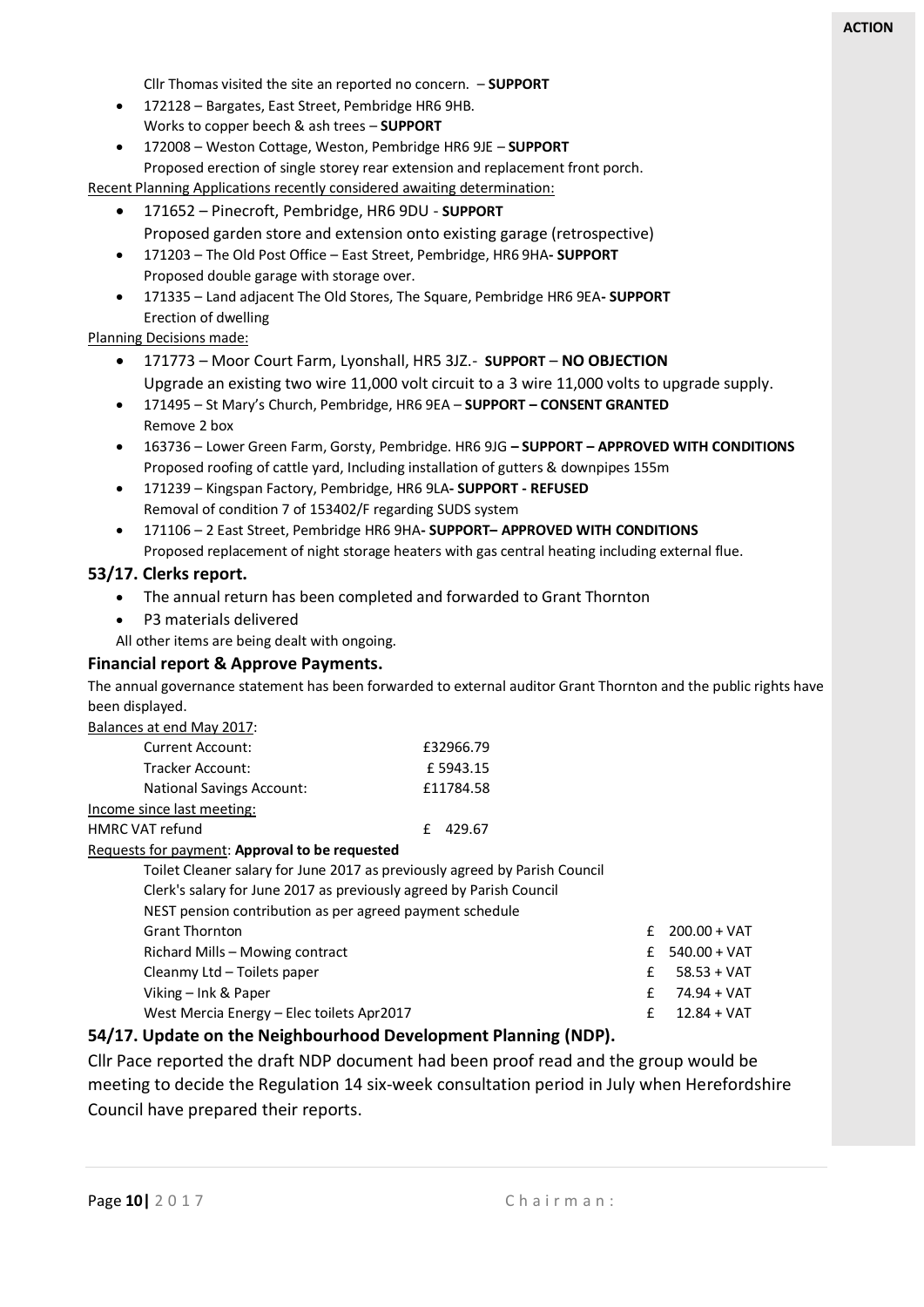## Clerk All All Clerk **55/17. Village Green Management and bins.** Councillors deferred this item until the next meeting to fully discuss with PiPS. **56/17. Car Park and Toilets transfer**. The chairman read the recent correspondence from the solicitor confirming overage and covenants could not be removed from the Herefordshire Council transfer contract. The solicitor also confirmed there would be no charge incurred should the Parish Council wish to upgrade the facilities in the future. Councillor Pace proposed the Parish Council continue with the transfer of the car park and toilets from Herefordshire Council to secure these facilities for the village. Councillor Bennetto seconded, **AGREED** unanimously. *Clerk to instruct solicitor to progress transfer.* **57/17. Herefordshire Council Code of Conduct consultation.** Herefordshire Council have now adopted a new code of conduct. Parish Councils may adopt the revised code of conduct; however, it was agreed not to consider this change until the end of this term in 2020. **58/17. Report on waste issues at Turnpike Traveller Site.** The site has remained clear and regular bin collections are being made. Councillors to monitor ongoing situation. **59/17. Dog Order Consultation.** Herefordshire Council have amalgamated four dog control orders into one Public spaces protection order and are now consulting until 5<sup>th</sup> July. Cllrs to respond individually. **60/17. Local Award Scheme.** The Chairman proposed the Parish Council undertake a yearly local awards scheme to present at the annual parish meeting. Nominations would be received for parishioners who have made a difference to the parish over the year on a voluntary basis. A presentation certificate would be awarded. To be advertised in the Jan/Feb newsletter. All Councillors **agreed** unanimously to start the award scheme 2018. *Clerk to arrange*. **61/17. Report from Fastershire event 19th June 2017.**

The chairman and clerk attended the recent event. Fastershire derived from Herefordshire and Gloucester councils to improveand investment in broadband across the two rural counites. A very interesting and informative presentation explaining what high speed broadband is, where it is currently available, or not, on a premises basis and plans to introduce better connectivity for Hereforshire over the next few years. A contract has been secured with a company called Gigaclear providing new infrasture offering speeds upto 1gb which will be rolling out across Herefordshire rural areas in 2018. On Fastershire's website, enter your postcode to find out about broadband services available. Register your interest for superfast broadband for Gigaclear. **62/17. S278 Improvements at East Street.**

Clerk. The Chairman met with the applicant and Balfour Beatty to discuss options for Section 278 highway improvements at the site. After discussion, few options were available that did not require expensive design work. A basic quote had been received for post holders either side of the chicane and kerbing opposite. Councillors requested a more detailed quote breakdown of works before decision to be made. *Clerk to obtain full quote. Applicant to arrange QS comparison quote*.

# **63/17. Correspondence**.